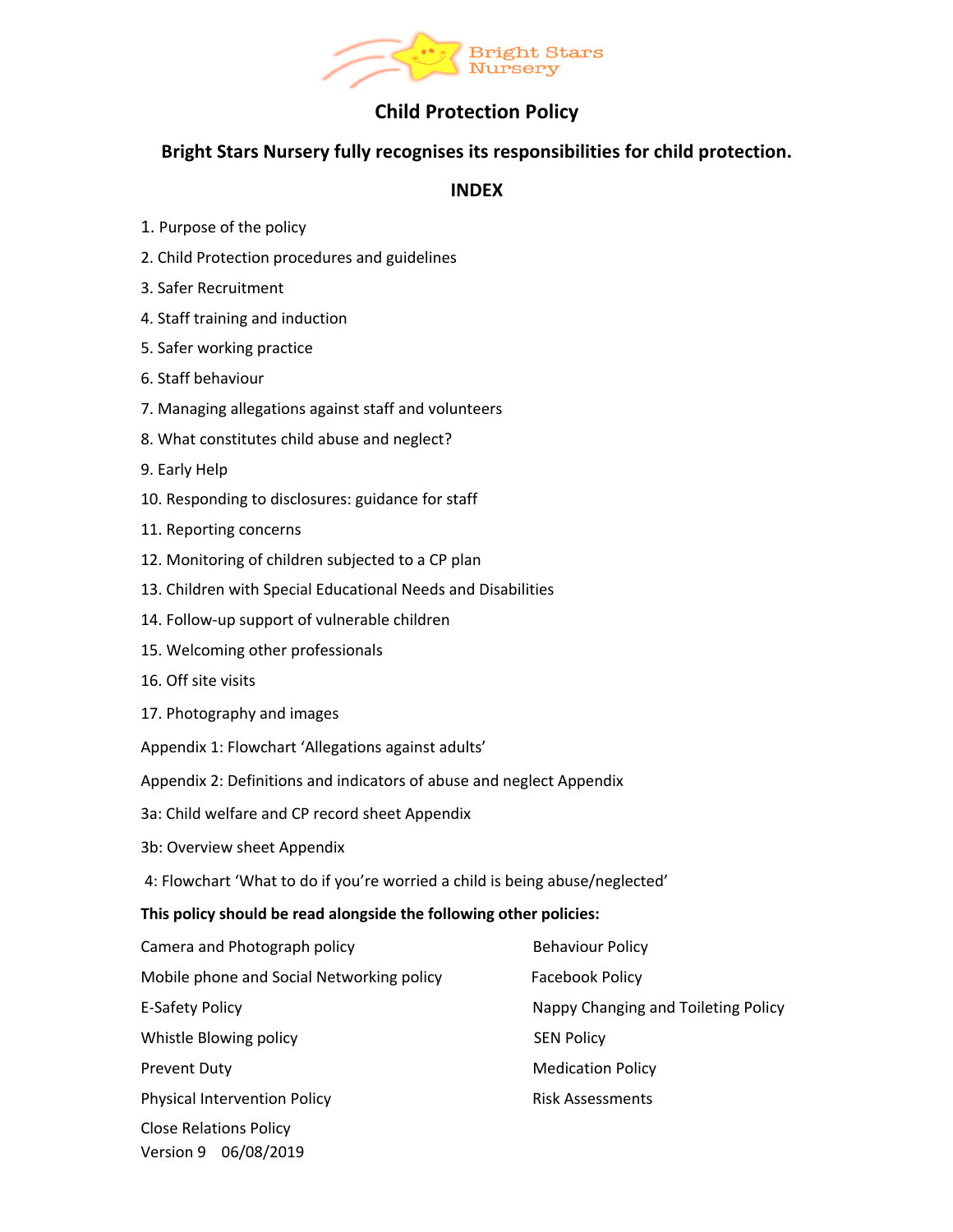### **Statement of intent**

At Bright Stars Nursery we intend to create an environment in which all children are safe from abuse and in which any suspicion of abuse is promptly and appropriately dealt with.

We make our intentions to safeguarding and child protection clear to all accessing our setting. A Duty of Care notice is displayed on the parent information board, clear statements are included on policies, information leaflets, recruitment and induction processes, prospectus and contracts.

We help protect the children in our care by working consistently and appropriately with all agencies to reduce risk and promote the welfare of children.

Safeguarding is the responsibility of all adults and especially those working or volunteering with children.

When concerned about the welfare of a child, staff members will always act in the interest of the child.

Safeguarding is not just about protecting children, learners and vulnerable adults from deliberate harm, neglect or failure to act.

As a setting we support the well-being and health and safety of employees, students, volunteers, visitors to the setting and children and meet these needs identified within this policy and subsequent policies named above. (This will include mental health, SEND, physical intervention, medical conditions, first aid, intimate care, on-line safety, security)

We adhere to the statutory requirements detailed within the Statutory Framework for the Early Years Foundation Stage (Revised March 2017). We take due regard of Inspecting Safeguarding in early years, education and skills setting in ensuring that we fulfil our safeguarding responsibilities. Reference will be made throughout this policy to Working Together to Safeguard Children (July 2018)

#### **The voice of the child**

'Children want to be respected, their views to be heard, to have stable relationships with professionals built on trust and to have consistent support provided for their individual needs. This should guide the behaviour of professionals.

The child's needs are paramount, and the needs and wishes of each child, be they a baby or infant, or an older child, should be put first, so that every child receives the support they need before a problem escalates.

Anyone working with children should see and speak to the child; listen to what they say; take their views seriously; and work with them collaboratively when deciding how to support their needs.

No single professional can have a full picture of a child's needs and circumstances and, if children and families are to receive the right help at the right time, everyone who comes into contact with them has a role to play in identifying concerns, sharing information and taking prompt action.'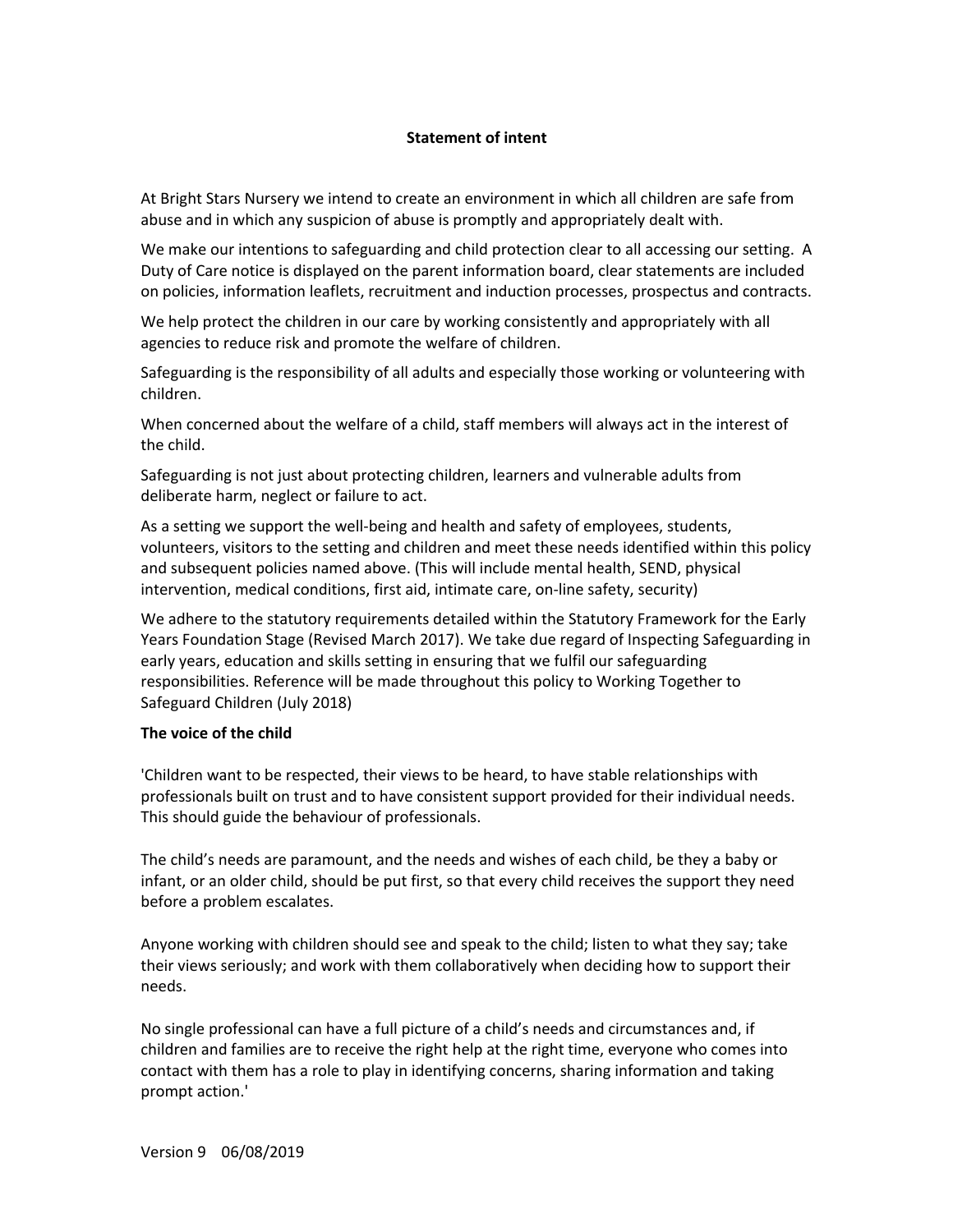# **This information has been taken from Working Together to Safeguard Children 2015**

### **1. Purpose of the policy**

- To raise the awareness of all staff of the importance of safeguarding children and of their responsibilities for identifying and reporting actual or suspected abuse
- To ensure children and parents are aware that the setting takes the safeguarding agenda seriously and will follow the appropriate procedures for identifying and reporting abuse and for dealing with allegations against staff
- To promote effective liaison with other agencies in order to work together for the protection of all children
- To support children's development in ways which will foster security, confidence and independence
- To integrate a safeguarding curriculum within the existing activities allowing for continuity and progress through all developmental stages
- To take account of and inform policy in related areas such as bullying and e-safety

### **There are three main elements to the safeguarding policy:**

1. PREVENTION (positive and safe environment, careful and vigilant teaching, accessible support to pupils, good adult role models).

2. PROTECTION (agreed procedures are followed, staff are trained and supported to respond appropriately and sensitively to safeguarding concerns).

3. SUPPORT (to children, who may have been at risk of significant harm and the way staff respond to their concerns and any work that may be required).

### **2. Child Protection procedures and guidelines**

Child Protection is one very important aspect of safeguarding. It refers to the activity which is undertaken to protect specific children who are suffering, or at risk of suffering, significant harm. Safeguarding, in addition to child protection, encompasses issues such as pupil health and safety, bullying/cyber-bullying, appropriate medical provision. These areas have specific policies and guidance which should be read in conjunction with this document.

What is significant harm? The Children's Act 1989 introduced the concept of significant harm as the threshold that justifies compulsory intervention by statutory agencies in family life in the best interests of children. There are no absolute criteria on which to rely when judging what constitutes significant harm. Sometimes it might be a single traumatic event but more often it is a compilation of significant events which damage the child's physical and psychological development. Decisions about significant harm are complex and require discussion with the statutory agencies.

### **Responsibilities**

The responsibility for child safeguarding falls on everybody who is employed at the setting. All adults who work at Bright Stars Nursery are expected to support the Child Protection Policy. All staff, including volunteers, have a statutory obligation to report to the Designated Safeguarding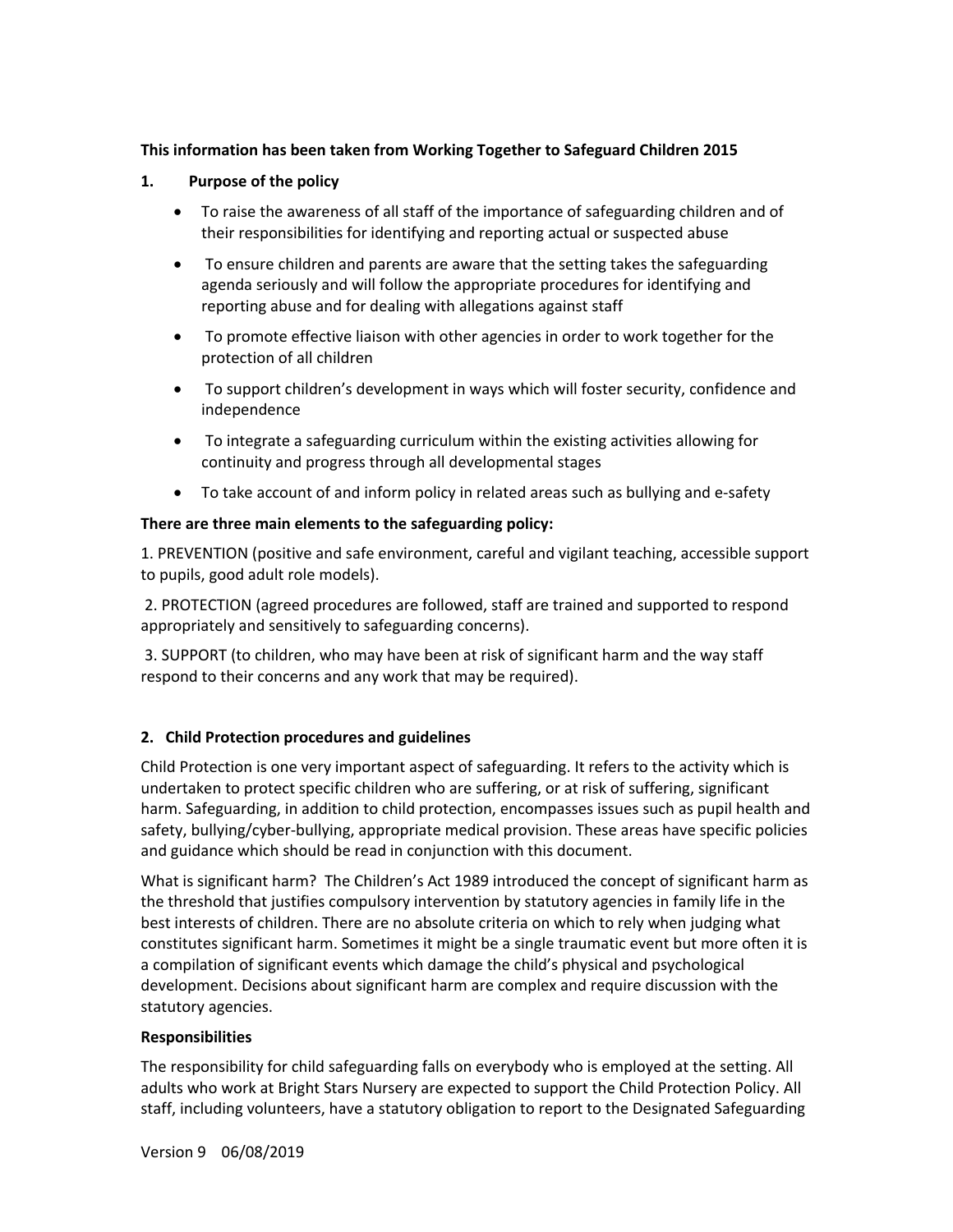Lead (DSL) if there is suspicion of abuse/neglect of a child or if a child discloses abuse or allegations of abuse.

We will follow the child protection procedures set out by the Wiltshire Safeguarding Children Board and will have regard to statutory guidance issued by;

- The Department for Education Statutory Framework for the Early Years Foundation Stage, 2017.
- Working Together to Safeguard Children (2018)
- Keeping Children Safe in Education (2019)
- The procedures of the Safeguarding Vulnerable People Partnership (formerly WSCB)

# **The Designated Safeguarding Lead is a senior member of staff designated to take lead responsibility for:**

- To ensure all staff, students and volunteers have appropriate induction training on Safeguarding and are aware of roles, responsibilities and procedures
- l Ensure staff are competent in recognising the signs and symptoms of abuse
- $\bullet$  To ensure up to date, relevant training or resources are sought
- $\bullet$  To ensure the safeguarding policy is reviewed annually or as appropriate and information cascaded
- **.** Ensure all staff, volunteers and students have access to and understand Bright Stars Childcare and Education safeguarding policy
- **•** Ensure parent/carers have access to the safeguarding policy, which alerts them to the fact that referrals may be made, our duty of care and procedures
- **I.** Liaise with the deputy Designated Safeguarding Lead and practitioners to support concerns, documentation of records, information or referrals
- **•** To ensure staff are aware of the setting Whistle Blowing policy and the procedures to follow
- **•** Understand and participate in early help assessments and processes for early help
- l Liaise with the local authority and local safeguarding children board
- l Work in partnership with other agencies; referrals and support; information sharing
- Support use of the Case Resolution protocol where appropriate
- l Ensure a culture of listening to children and taking account of their feelings and wishes.

### **The Designated Safeguarding Lead is: Jackie Day**

### **The Deputy Designated Safeguarding Lead role and responsibilities;**

- **To work in partnership with children, parents and carers**
- Refer cases of suspected abuse or allegations to the relevant agencies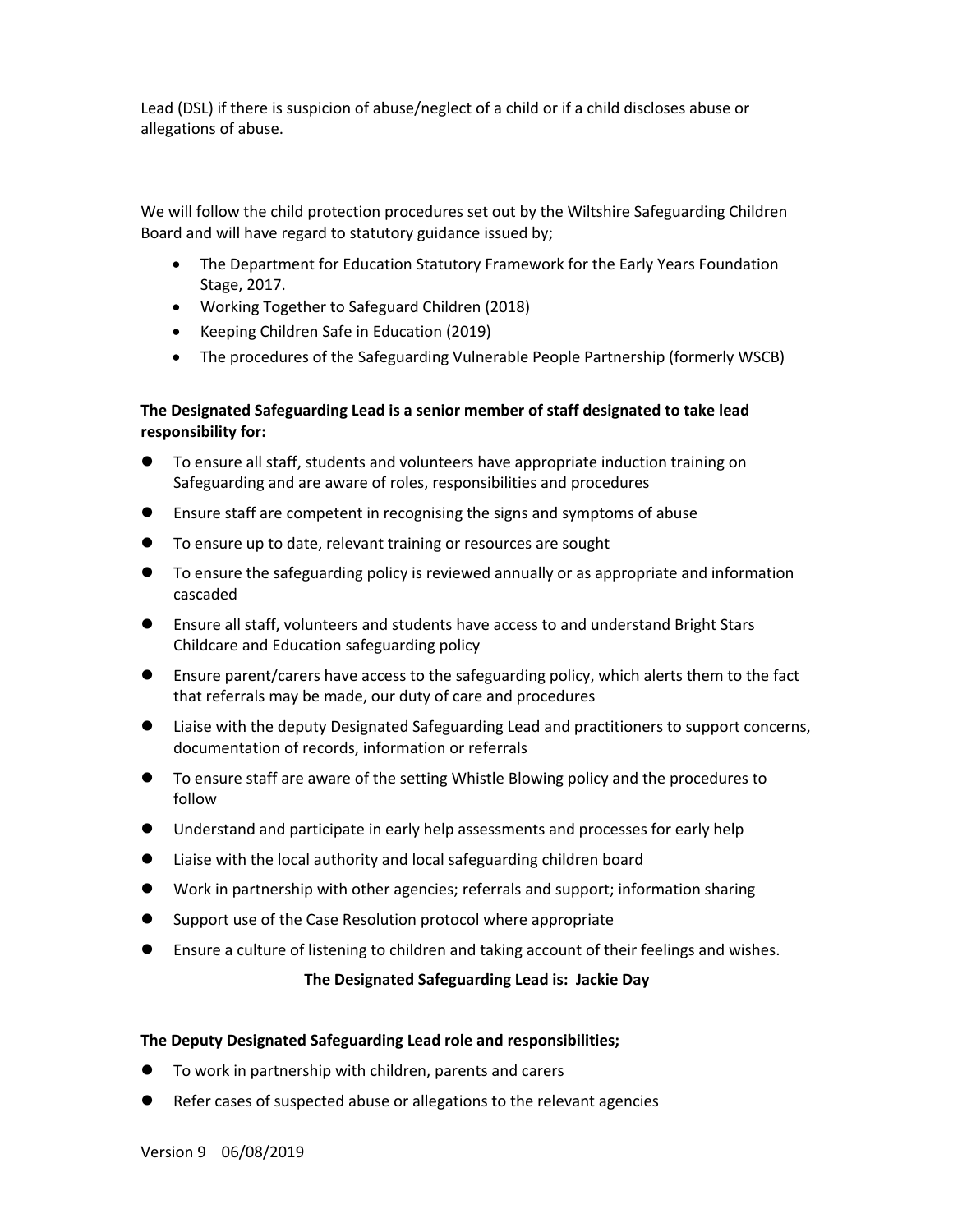- **•** To be aware of Information Sharing Guidance, July 2018-advice for practitioners providing safeguarding services to children, young people, parents and carers
- **•** Ensure detailed, accurate written record of referrals
- l Keep written, chronological records of concerns
- l Follow up concerns if they are not satisfied with the local authority children's social care response
- **The Support use of the the Case Resolution Protocol** where appropriate
- **•** Ensure all records are kept confidentially and securely until the child reaches 25 and ensure they are copied onto the next education provider
- **•** Liaise with the **DSL** (Jackie Day) to inform of any Safeguarding issues/ongoing investigations
- l Liaise with other agencies and professionals as necessary and appropriate
- $\bullet$  Attend at case conferences, core groups or other multi-agency planning meetings
- **•** Contribute where appropriate to assessments, reports.
- $\bullet$  Attend relevant training as appropriate
- **•** To complete annual safeguarding audits as appropriate

### **The Deputy Designated Safeguarding Leads are:**

### **Becca Stone** and **Shelley Ward**

Under the Ofsted Safeguarding requirements, published August 2016, there will be a designated member of staff for safeguarding available at all times that the setting is open, to allow staff to discuss any safeguarding concerns.

### **3. Safer Recruitment**

**Bright Stars Childcare and Education Ltd are committed to safeguarding and promoting the welfare of children and expects all staff, students and volunteers to share this commitment.** 

- When a job is advertised it will include a clear message about Bright Stars commitment to safeguarding children.
- Application forms will be used
- All applicants either voluntary or paid will be interviewed before a job offer is made and will be asked to provide at least two referees. All such references will be followed up and a job offer will be made on condition of a Vetting and Baring Check and references.
- A Vetting and Baring Enhanced Disclosure is obtained for **all** new appointments to our setting Bright Stars Nursery. We are committed to ensuring an up to date single central record is kept, detailing staff qualifications, identity checks and vetting processes (including the disclosure reference number).

Any practitioners appointed to the post that have an overseas qualification will have them checked by NARIC UK. Further checks will be completed on persons that have lived or worked outside of the UK.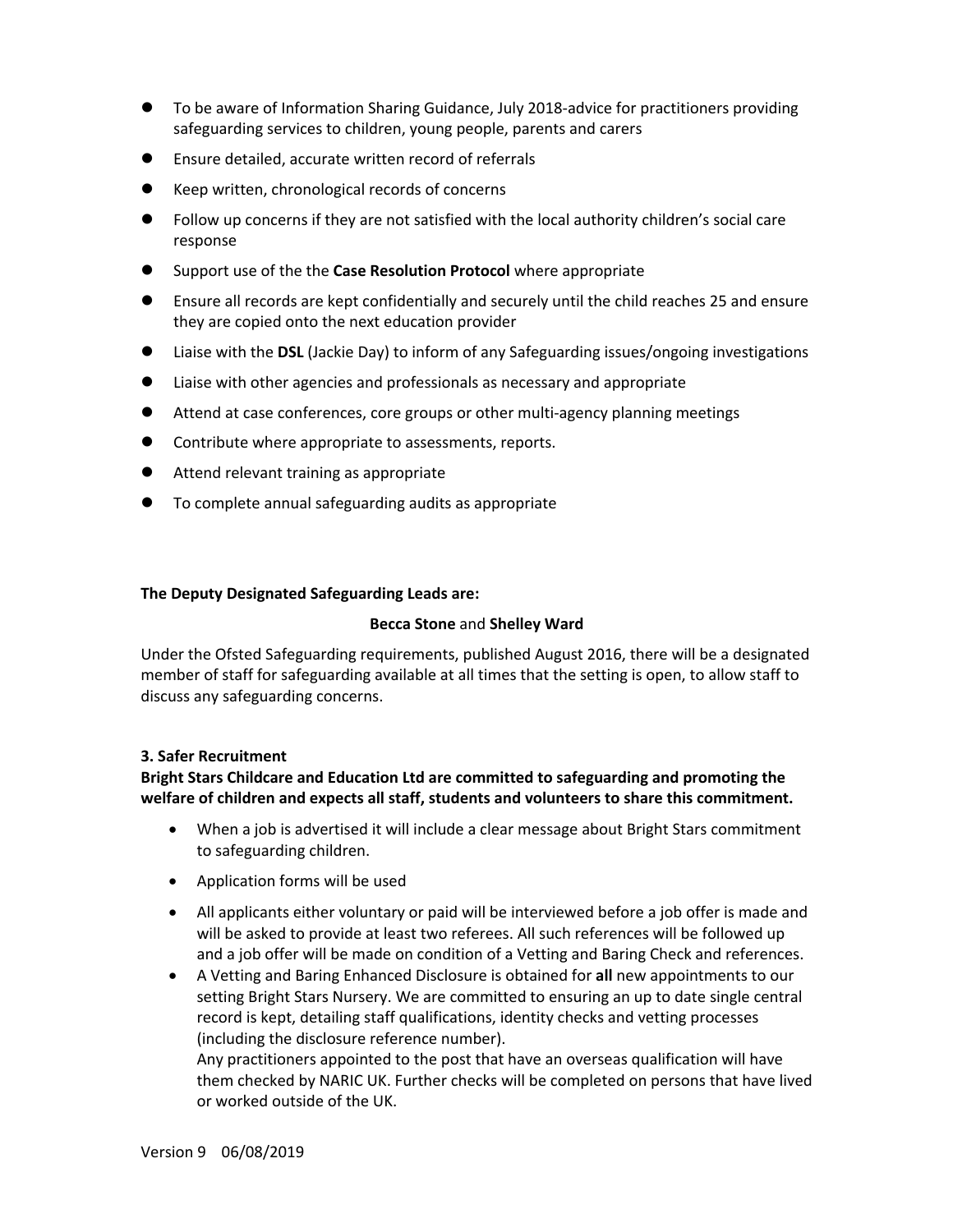- Practitioners are required to complete 6 monthly declarations; this will document convictions, cautions, court orders, reprimands or warnings which may affect their suitability to work with children. Practitioners are **responsible** for informing management of any changes immediately and will update their declaration appropriately.
- Practitioners must also disclose any convictions or disqualification of persons living in the same household.

# **(Disclosure under the Childcare Act 2006, published Feb 2015)**

• **Jackie Day** has undertaken Safer Recruitment Training, has completed refresher training on 4<sup>th</sup> May 2016. (face to face training), which will be refreshed as required.

# **4. Staff training and induction**

- The Designated Safeguarding Lead will attend safeguarding training at least once every two years, attend safeguarding forums and keep up to date with recommendations from serious case reviews, changes to national and WSCB policy and guidance, skills will be refreshed at least annually.
- The whole-setting staff group will receive safeguarding training at least every two years with annual up-dates and notifications of any necessary changes, reminders being made available as required.
- All new staff, volunteers and governors will receive Safeguarding induction to ensure understanding of the Child Protection Policy.
- The CP policy and Code of Conduct will be provided to all staff, including temporary staff and volunteers on induction.
- Regular support and supervisions allow practitioners the opportunity to reflect on and discuss any safeguarding issues or concerns that they may have. Safeguarding will be added to the agenda for staff training or meetings.

### **5 Safer working practice**

Safe working practice ensures that children are safe and that all staff, students and volunteers;

- Are responsible for their own actions and behaviour and should avoid any conduct which would lead any reasonable person to question their motivation and intentions
- Work in an open and transparent way
- Discuss and/or take advice from management over any incident which may give rise to concern
- Record any incident of decisions made
- Apply the same professional standards regardless of gender, race, disability or sexuality
- Are aware of the setting Confidentiality policy and Employee Code of Conduct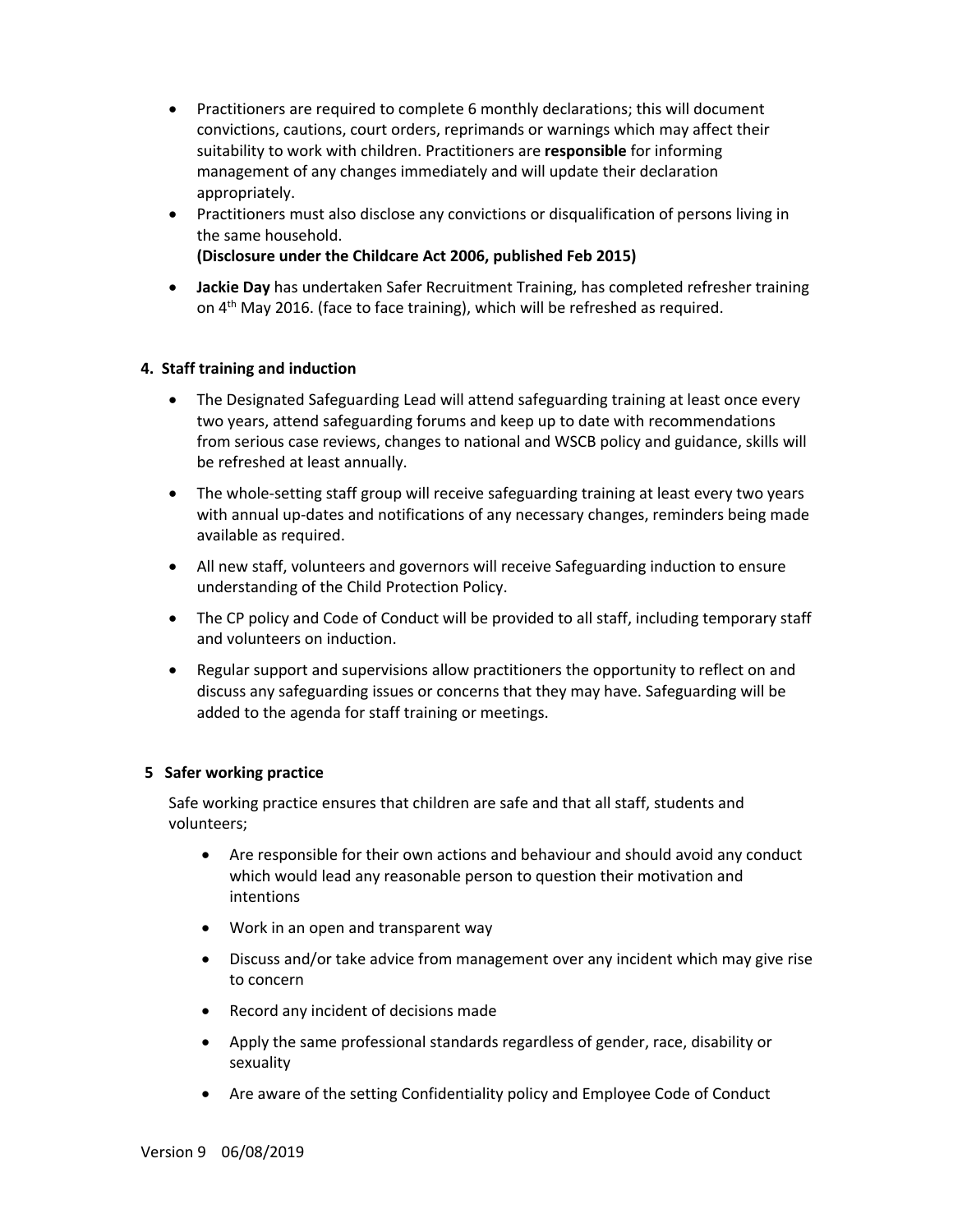- Are aware that breaches of the law and other professional guidelines could result in criminal or disciplinary action being taken against them.
- Are aware of the setting Social Networking policy

(We take guidance from the WSCB Social Networking policy, 2016).

# **6. Staff Behaviour**

We have high expectations of our employees and expect practitioners to behave in an appropriate and professional manner.

Practitioners must be aware that while they are caring for other people's children, they are in a position of trust and their responsibilities to them and the organisation must be uppermost in their mind at all times.

# **The child's welfare is paramount (Children Act 1989).**

Positive behaviour is promoted consistently across the setting, staff will use de-escalation techniques and alternative strategies to support the individual needs of the children. Restraint is only ever used to protect the child or those around them. All incidents are recorded and shared with the parent/carer.

# **Please refer to the setting Behaviour policy and Physical Intervention Procedure.**

All adults working with children at the setting have a responsibility to safeguard the welfare and best interests of children and young people. It is therefore expected that they will adopt high standards of personal conduct in order to maintain the confidence and respect of their colleagues, children and young people, public in general and all those with whom they work in line with the Bright Stars Nursery's code of conduct.

Adults in contact with children and young people should therefore understand and be aware that safe practice also involves using judgement and integrity about behaviours in places other than the work setting. We also expect professional conduct when attending training, meetings, trips and events in the local community or visiting other settings.

### **Please refer to the setting Code of Conduct**

### **7. Managing allegations against staff and volunteers**

### **The Allegation Management WSCB flowchart has been included in Appendix 1.**

Bright Stars Nursery follows the procedure set out by the SVPP 'Allegations against adults' flowchart which is displayed in the staffroom, parent notice board and adult cloakrooms for easy reference.

Any report of concern about the behaviour of a member of staff or volunteer, or allegation of abuse against a member of staff must immediately be reported to the Manager; **Jackie Day** or Owner; **Laura Prior-Mangum** who will refer to the appropriate designated officer(s) from the local authority:

### **Wiltshire Designated Officer: 01225 713945 or MASH on 0300456 0108**

Any concern or allegation against the Manager will be reported to the Owner; **Laura Prior-Mangum** without informing the Manager**.**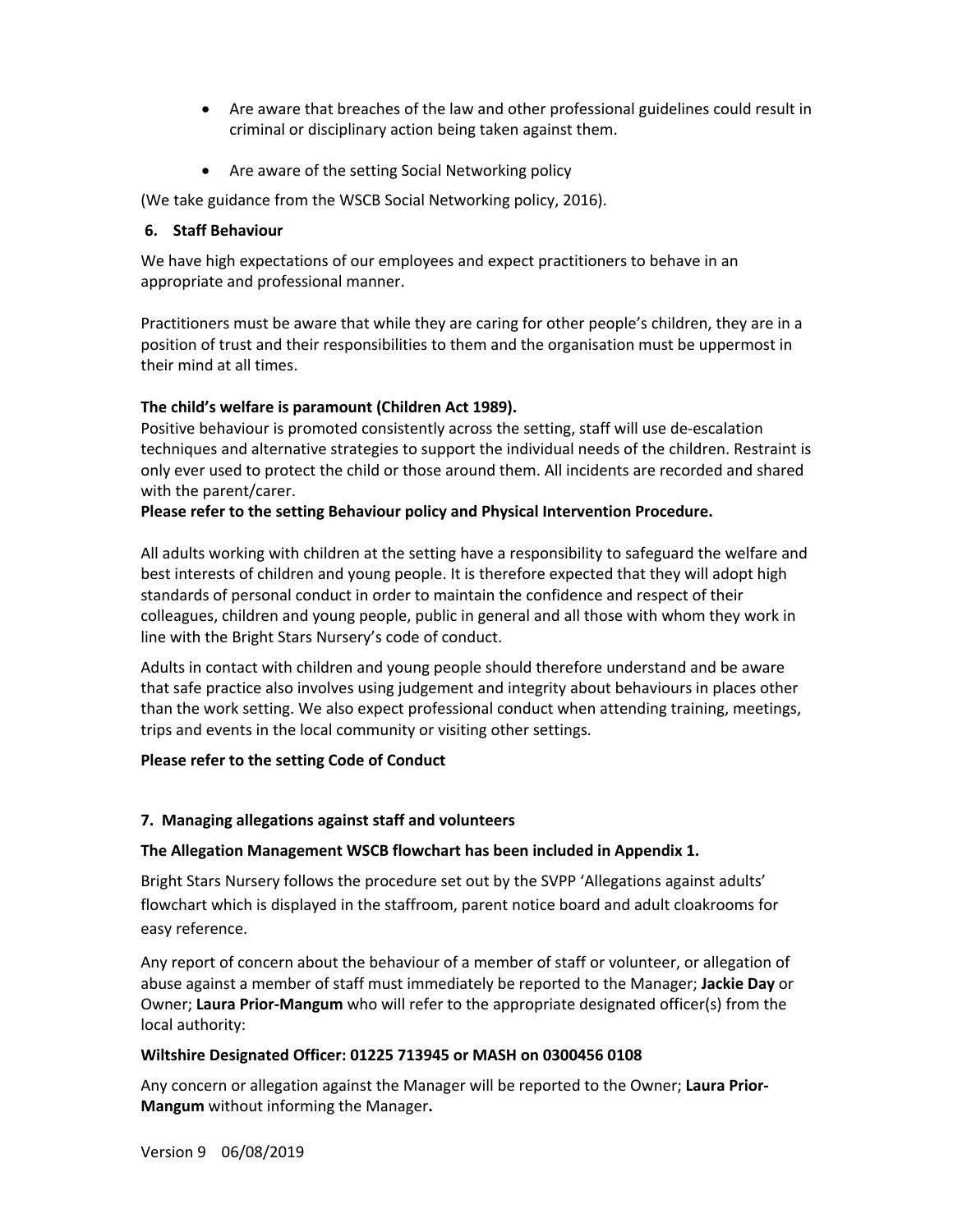Where there are concerns about the Owner this should be referred to the manager.

Any allegation of abuse will be dealt with in a fair and consistent way that provides effective protection for the child and at the same time supports the person who is the subject of the allegation.

In some circumstances the member of staff will, without prejudice, be asked to take a period of paid leave pending the results of the investigation.

**Bright Stars Childcare and Education Ltd** will make every effort to maintain confidentiality and guard against unwanted publicity while an allegation is being investigated or considered.

Malicious allegations against staff will be investigated and dealt with by the Manager and, if appropriate, the owner.

**If you have concerns about a colleague;** if staff members have concerns about another staff member or volunteer than this should be referred to the Manager/Owner.

Where there are concerns about the Manager this should be referred to the Owner.

Where there are concerns about the Owner this should be referred to the manager or childcare

**Staff who are concerned about the conduct of a colleague may worry that they have misunderstood the situation and they will wonder whether a report could jeopardise their colleague's career. All staff must remember that the welfare of a child is paramount. The setting's whistle blowing code enables staff to raise concerns or allegations in confidence and for a sensitive enquiry to take place.**

#### **Escalation**

The **Case Resolution Protocol** replaces the WSCB Escalation Policy.

Effective working together depends on an open approach and honest relationships between colleagues and between agencies.

Staff must be confident and able to professionally disagree and challenge decision-making as an entirely legitimate activity; a part of our professional responsibility to promote the best safeguarding practice.

Staff are encouraged to press for re-consideration if they believe a decision to act/not act in response to a concern raised about a child is wrong. In such cases the SVPP Case Resolution Protocol is used if necessary.

If we are on the receiving end of a professional challenge, we see this as an opportunity to reflect on our decision making.

The Case Resolution Protocol document sets out how significant case disagreements will be managed in Wiltshire. In doing so it seeks to be more than an Escalation Procedure essentially it seeks to set out an approach to resolving conflict and to ensuring children's needs remain at the heart of all we do.

Please refer to the **SVPP Case Resolution Protocol flowchart**; Resolving disagreements about a case will be displayed within the setting.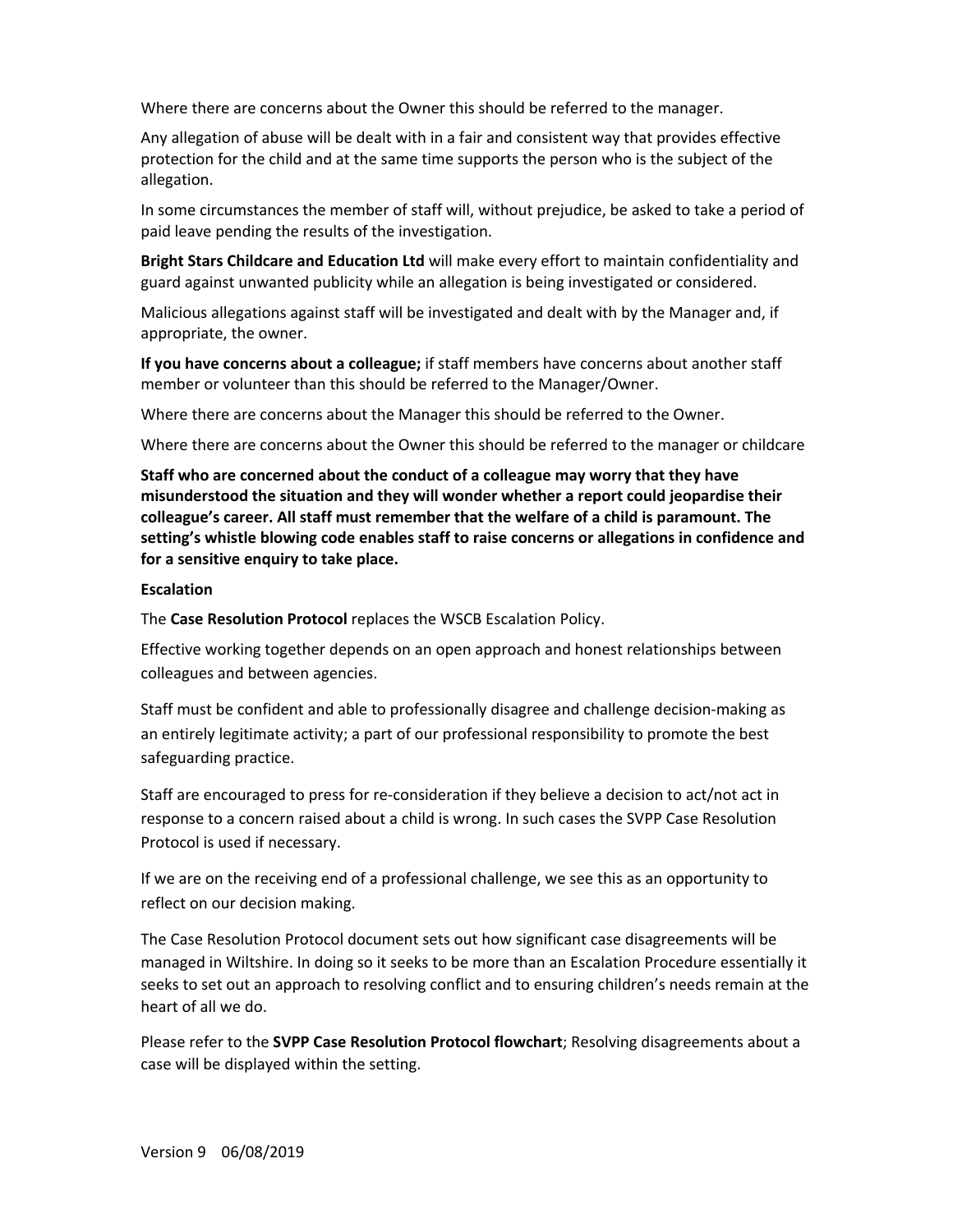**8. All adults who work or volunteer with children should be able to identify concerns about child abuse. The four types of abuse, described in Working Together to Safeguard Children 2015 are:** 

- **Physical abuse**
- **Emotional abuse**
- **Sexual abuse**
- **Neglect**

# **Bruising and Injuries to non-mobile children: actual or suspected injuries or bruising in children who are not independently mobile**

### **Terminology**

**Not Independently Mobile:** a baby who is not crawling, bottom shuffling, pulling to stand, cruising or walking independently. Includes all children under the age of six months and any children with a disability who are not able to move independently. Babies who can roll or sit independently are classed as non-mobile for the purposes of this document**.** 

**Bruising:** blood coming out of the blood vessels into the soft tissues, producing a temporary, non- blanching discolouration of skin however faint or small with or without other skin abrasions or marks. Colouring may vary from yellow through green to brown or purple. This includes petechiae, which are tiny red or purple non-blanching spots, less than two millimetres in diameter and often in clusters.

**Minor injuries may include (but are not confined to)** torn frenulum; grazing; abrasions; minor cuts; blisters; injuries such as bruises, scratches, burns/scalds, eye injuries e.g. sub-conjunctival hemorrhages/corneal abrasions, bleeding from the nose or mouth, bumps to the head.

**Any bruising, fractures, bleeding and other injuries such as burns should be taken as a matter of enquiry and potential abuse unless otherwise evidenced.** 

**While professional judgement and responsibility always have to be exercised, it errs on the side of safety to require that professionals refer to Children's Social Care all children with bruising or injuries who are not independently mobile.**

**Please also refer to the setting information on; WSCB PROTOCOL, Bruising and Injuries to nonmobile children**

#### **Specific safeguarding issues:**

### **Child Sexual Exploitation;**

Child sexual exploitation is a form of child sexual abuse. It occurs where an individual or group takes advantage of an imbalance of power to coerce, manipulate or deceive a child or young person under the age of 18 into sexual activity (a) in exchange for something the victim needs or wants, and/or (b) for the financial advantage or increased status of the perpetrator or facilitator. The victim may have been sexually exploited even if the sexual activity appears consensual. Child sexual exploitation does not always involve physical contact; it can also occur through the use of technology.

# **For detailed information please refer to the Child Sexual Exploitation and Abuse Handbook (February 2017).**

#### **Radicalisation:**

Version 9 06/08/2019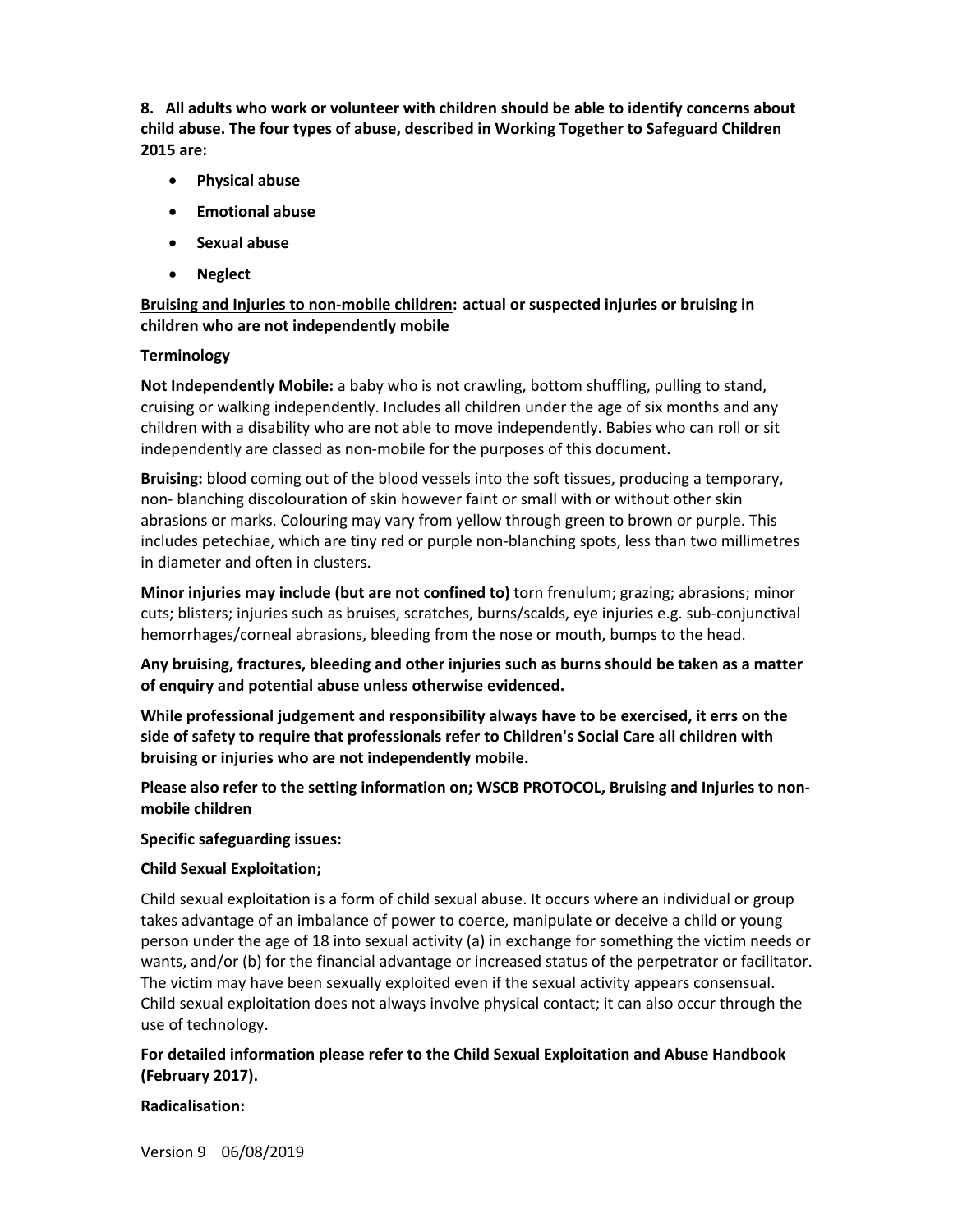Radicalisation refers to the process by which a person comes to support terrorism and forms an extremism leading to terrorism.

#### **Extremism:**

Vocal or active opposition to fundamental British Values, including democracy, the rule of law, individual liberty and mutual respect and tolerance of different faiths and beliefs.

#### **Please refer to the Prevent Duty Policy**

#### **Disqualification:**

Disqualification under the Childcare Act 2006, February 2015.

Practitioners, students, volunteers at the setting are required to complete declarations six monthly or as required. (Please refer to the section under safer recruitment)

#### **Private Fostering:**

Private fostering is when a child under the age of 16(under 18 if disabled) is cared for by someone who is not their parent or close relative. (Close relatives are defined as step-parents, grandparents, brothers, sisters, uncles or aunts) This a private arrangement, made between a parent and a carer for 28 days or more.

There is a duty on the part of the parents and prospective carer's entering into private fostering arrangements to notify their local authority. This is in order to safeguard and protect the child's welfare as well as ensuring the child, carer and parent are receiving appropriate support and help.

Local authorities have a legal duty to safeguard the well-being of privately fostered children. Once notified Children's Social Care will visit the child and carer and undertake an assessment of the placement and offer support as appropriate.

### **Bullying (including cyber-bullying)**

Bullying is repeated verbal, physical, social or psychological behaviour that is harmful and involves the misuse of power by an individual or group towards one or more persons.

Bullying can involve humiliation, domination, intimidation, victimisation and all forms of harassment including that based on sex, race, disability, homosexuality or transgender.

Bullying behaviour can be:

- **Verbal** e.g. name calling, teasing, abuse, putdowns, sarcasm, insults, threats
- **Physical** eg hitting, punching, kicking, scratching, tripping, spitting
- **Social** e.g. ignoring, excluding, ostracising, alienating, making inappropriate gestures
- **Psychological** e.g. spreading rumours, dirty looks, hiding or damaging possessions, malicious SMS and email messages, inappropriate use of camera phones.

Conflict or fights between equals and single incidents are not defined as bullying. Bullying behaviour is not:

- Children not getting along well
- A situation of mutual conflict
- Single episodes of nastiness or random acts of aggression or intimidation.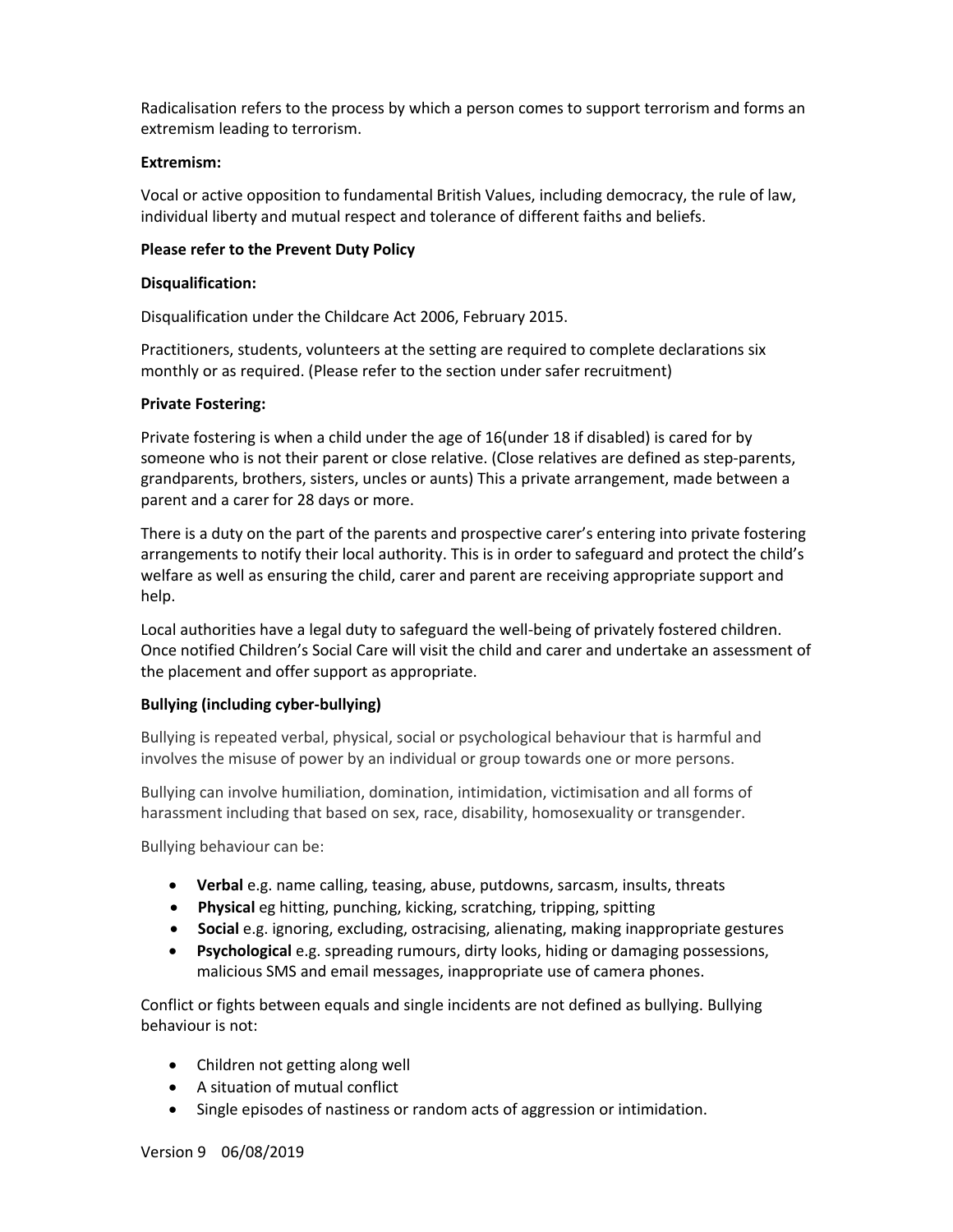Cyber-bullying can be defined as 'the use of modern communication technologies to embarrass, humiliate, threaten or intimidate an individual in the attempt to gain power and control over them.'

We recognise that bulling can take place within the work place and amongst children peer to peer, this information therefore should be read in conjunction with the setting Behaviour policy, E-safety policy and setting Code of Conduct.

#### **Domestic Violence**

Domestic Abuse is any incident or pattern of incidents of controlling, coercive or threatening behaviour, violence or abuse between those age 16 or over who are or have been intimate partners or family members regardless of gender or sexuality. This can encompass but is not limited to the following types of abuse; psychological, physical, sexual, financial and emotional.

Controlling behaviour is a range of acts designed to make a person subordinate and/or dependent by isolating them from sources of support, exploiting their resources and capabilities for personal gain, depriving them of the means needed for independence, resistance and escape and regulating their everyday behaviour.

Coercive behaviour is an act or pattern of acts of assault, threats, humiliation and intimidation or other abuse that is used to harm, punish, or frighten their victim (Home Office, 2015)

The impact of **all** domestic abuse is harmful to children. The impact on children;

- 20% of children in the UK have been exposed to domestic abusive
- Seeing and hearing domestic abuse is emotionally abusive and children exposed to domestic abuse are three to four times more likely to experience physical violence and neglect
- Children and young people are likely to experience a range of emotional and behavioural responses including, fear, anxiety, worry, anger and aggression.
- Childhood experience of domestic violence is associated with depression in adult life

As an early years setting Bright Stars nursery is now a part of Operation Encompass, a



partnership between Wiltshire Police and schools and early years settings to support children and families affected by domestic abuse. As of September 2017, we will be informed within one working day of every incident where a child or young person has been affected by domestic abuse. Information will be shared securely via EGRESS, the

Key Adult responsible for receiving information is **Jackie Day, Designated Safeguarding Lead DSL.**

In the absence of the Key Adult the Deputy Key Adult (DKA) will be responsible;

### **Becca Stone and Shelly Ward (Deputy Designated Safeguarding Lead) (DDSL) (DKA)**

This allows for us to offer appropriate support and make provision for the possible difficulties experienced by children and their families. All information received is confidential and as such will be stored securely and shared only on a need to know basis, in line with information sharing procedures.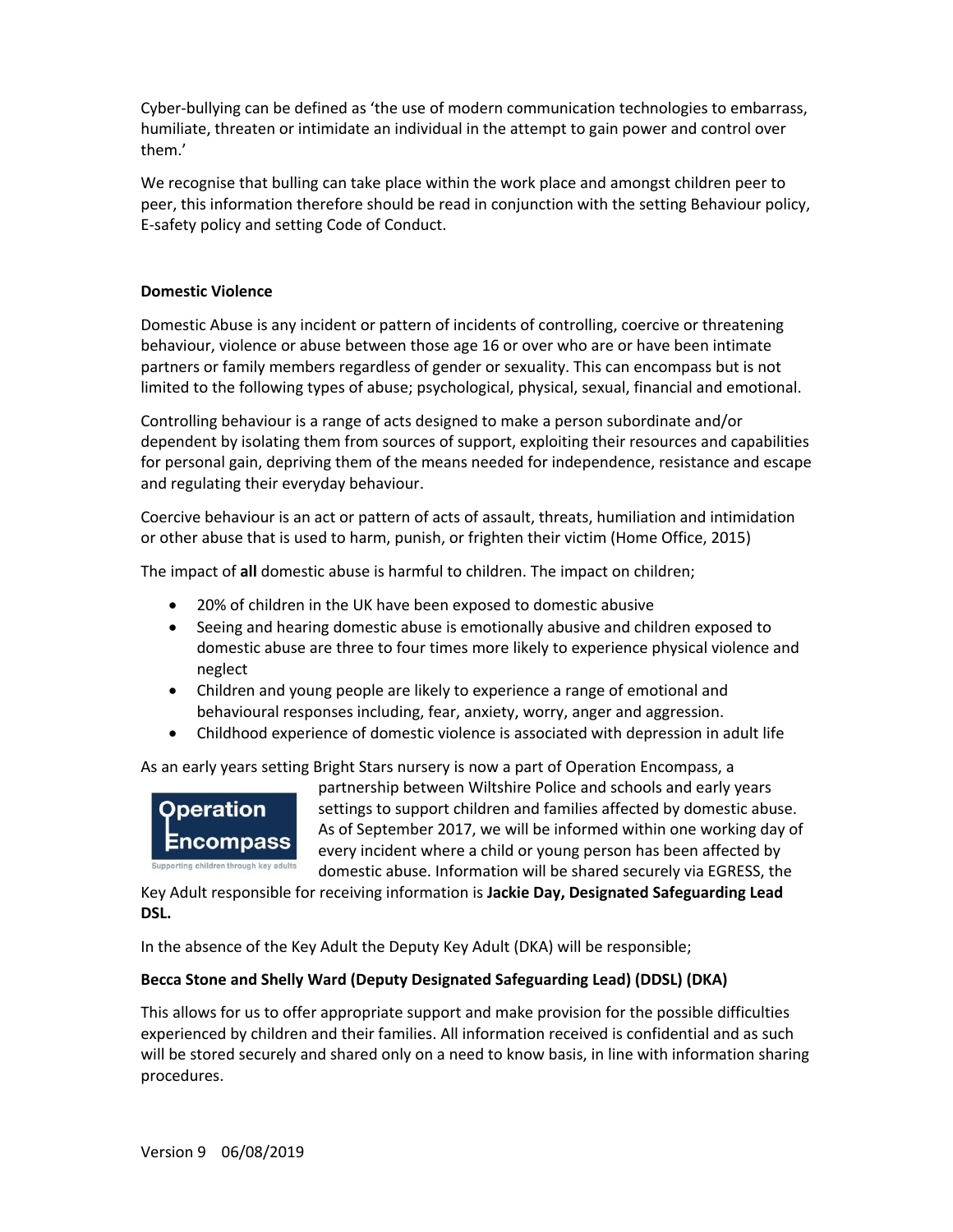**Information Sharing (HM Government 2015) "Fears about sharing information cannot be allowed to stand in the way of the need to safeguard and promote the welfare of children at risk of abuse or neglect."**

The setting webpage and prospectus has been updated with the information accordingly and is shared via our Child Protection leaflet, upon child/parent induction.

For further information and guidance please refer to factsheets and flowchart for children affected by domestic abuse.

**Bright Stars Nursery** recognises other safeguarding issues, definitions of which can be found in appendix A;

Drugs, female genital mutilation, faith abuse, forced marriage, gangs and youth violence, gender-based violence/violence against women and girls, mental health, sexting, teenage relationship abuse, trafficking, poor parenting, particularly in relation to babies and young children.

**The setting will endeavor to identify and act upon any forms of abuse according to our procedures. For more information, including definitions, indicators and other safeguarding issues, please refer to Appendix 2.** 

### **9. Early Help**

### **Early Help**

At Bright Stars nursery all our staff can identify children who may benefit from early help as a problem emerges and discuss this with the D/DSL.

The D/DSL uses:

- The Digital Assessment and Referral Tool as appropriate as part of a holistic assessment of the child's needs.
- The Multi-Agency Thresholds for Safeguarding Children on the SVPP website about suitable action to take when a child has been identified as making inadequate progress or having an unmet need.

### **10. Responding to disclosures: guidance for staff**

### **If a child wishes to confide in you the following guidelines should be adhered to:**

- Stay calm
- Reassure the child and stress that he/she is not to blame
- Tell the child that you know how difficult it must have been to confide in you
- Listen to the child and tell them that you believe them and are taking what is being said seriously
- Tell the child what you are going to do next after the disclosure

### **Be honest**

• Do not make promises that you cannot keep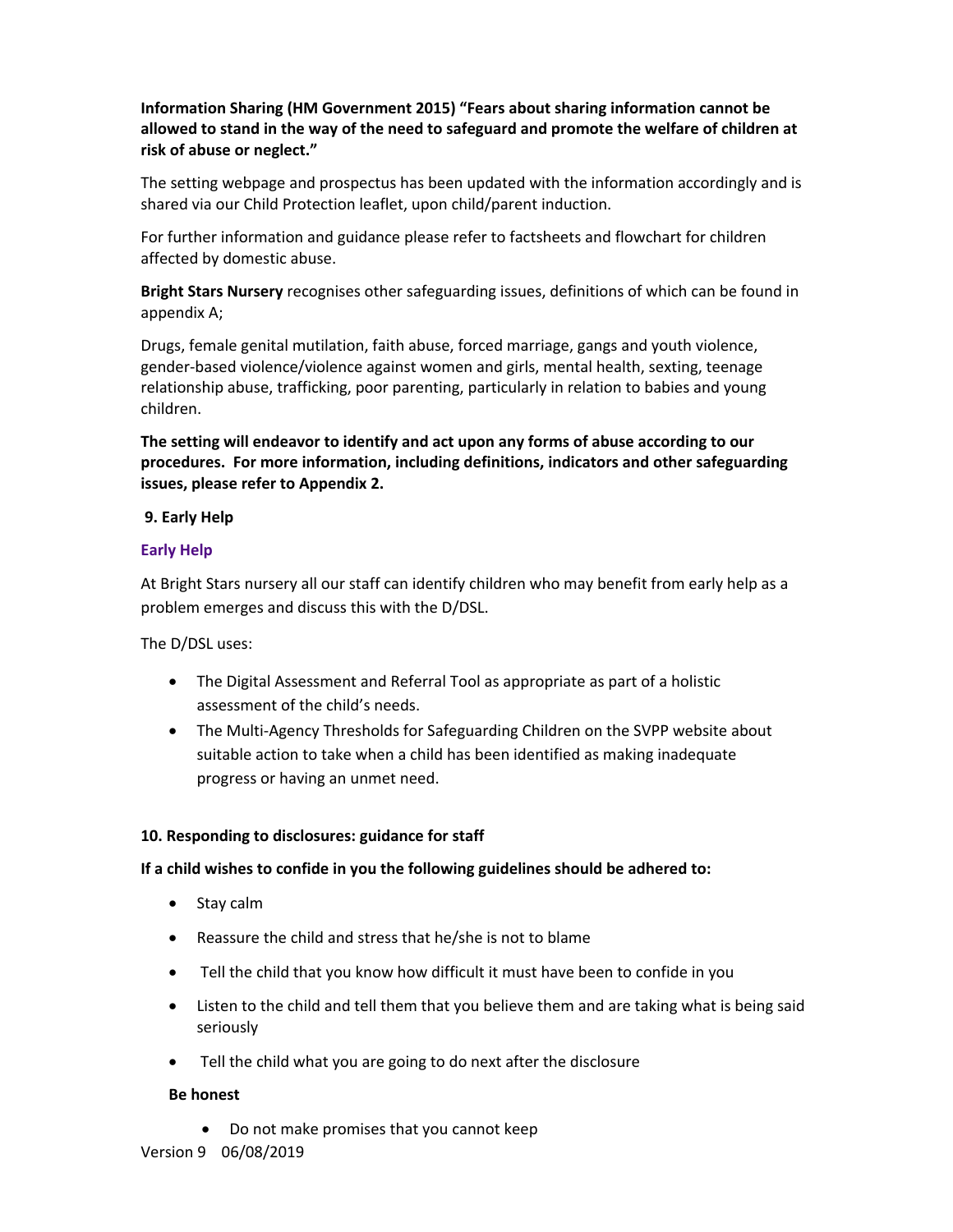• Explain that you are likely to have to tell other people in order to stop what is happening

# **Record on the appropriate form exactly what the child has said to you as soon as possible. Do not interview the child and keep questions to a minimum, include the following into the form:**

- Child's name, address, date of birth
- Date and time of any incident
- What the child said and what you said
- Your observations e.g. child's behaviour and emotional state

The Child Welfare and Child Protection Concern Sheet is included in Appendix 3a.

An overview sheet is also available for quick reference, refer to Appendix 3b for further details.

#### **Maintain confidentiality**

• Only tell those people that it is necessary to inform

### **Do not take sole responsibility**

- Immediately consult your Deputy Designated Safeguarding Lead or Designated Safeguarding Lead so that any appropriate action can be taken to protect the pupil if necessary
- The Designated Safeguarding Lead will consider the information and decide on the next steps.

### **11. Reporting concerns**

Flowcharts provided by the SVPP that set out the required procedure for staff to follow when they have a safeguarding concern about a child are displayed in the staffroom, parent notice board and adult cloakrooms for easy reference.

The 'What to do' flowchart has been included in Appendix 4.

Where any adult in the setting has concerns about a child they should discuss these in the first instance with the Designated Safeguarding Lead, or in their absence, the deputy. In exceptional circumstances, staff members can speak directly to Children's Social Care.

Children's Social Care referrals:

### **Multi-Agency Safeguarding Hub (MASH): 0300 456 0108 Out of hours: 0300 456 0100**

**If you believe the child is at immediate risk of significant harm or injury, then you must call the police on 999.** 

#### **Sharing Concerns with Parents**

The setting shares a purpose with parents to educate, keep children safe from harm and have their welfare promoted.

We are committed to working with parents positively, openly and honestly. We ensure that all parents are treated with respect, dignity and courtesy. We respect parents' rights to privacy and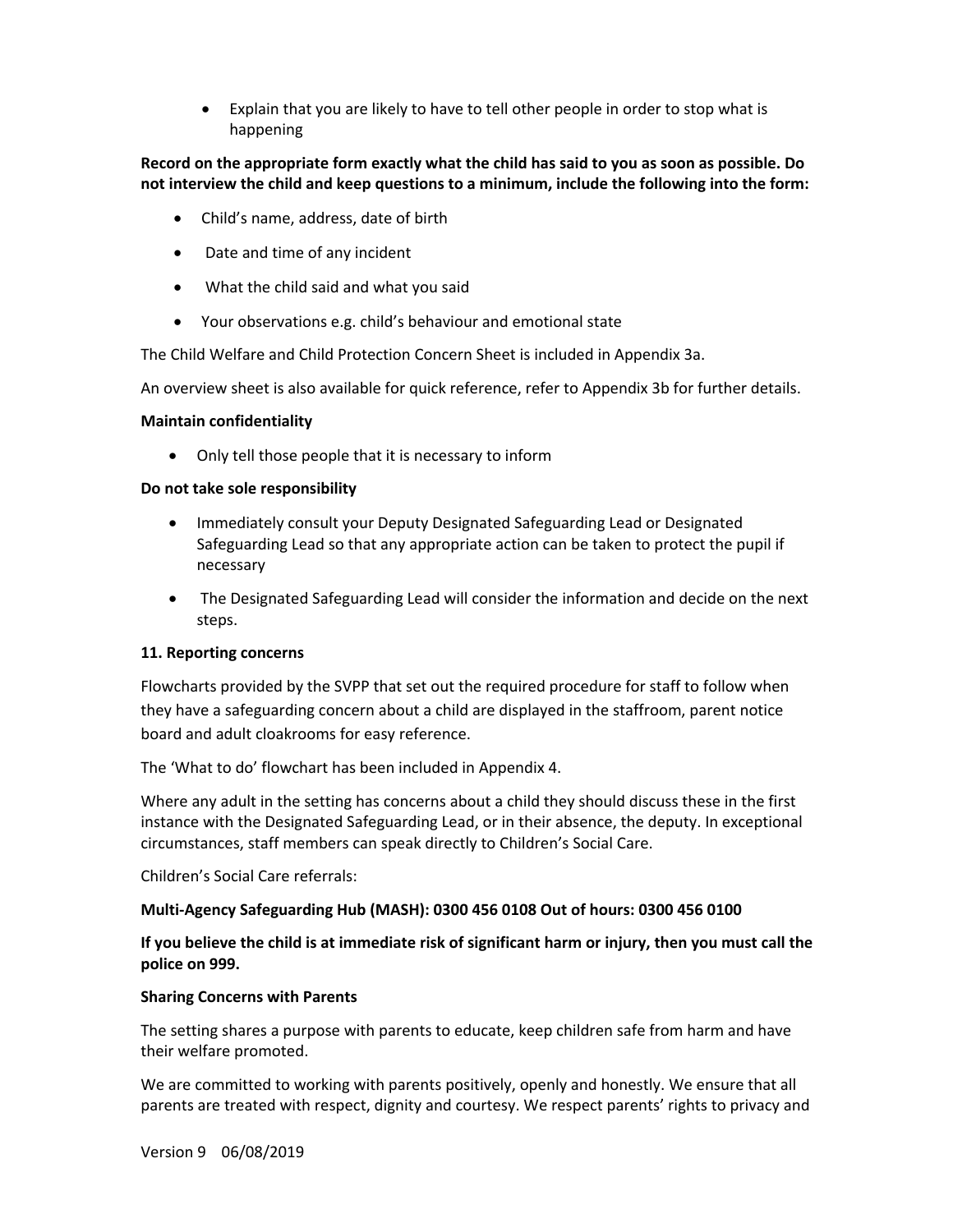confidentiality and will not share sensitive information until we have permission or it is necessary to do so to protect a child.

# **Bright Stars Nursery will share with parents any concerns we may have about their child unless to do so may place a child at risk of harm.**

We encourage parents to disclose any concerns they may have with Bright Stars Nursery.

The setting makes clear to parents its role and responsibilities in relation to Child Protection, such as, the reporting of concerns, providing information, monitoring of the child, and liaising at all times with the local social services department. This is clearly laid out in our registration document, our prospectus and as part of the induction process. A full copy of the setting Child Protection Policy is available upon request.

Bright Stars Nursery closely monitors children's attendance at the setting and will engage with parents/carers should a child not attend for 3 consecutive sessions or more, where the setting has not been made aware of the absence or reason for it.

Any concerns about a child's absence or repeated absences should be reported to the Designated Safeguarding Lead or Deputy Designated Safeguarding Lead.

### **Our setting safeguarding statement is clearly displayed on our Parents Information Board**

#### **Recording concerns**

When a concern about a child is raised by an adult in the setting, that person is responsible for making a written record of the disclosure as soon as possible after reporting it urgently to the Designated Safeguarding Lead, or their deputy.

Discussions should be recorded on the child welfare and CP record form (see Template in Appendix 3), with details of the concern and any agreed action that is to be taken. The records must be signed and dated.

### **Record keeping of child protection concerns**

The setting will:

- Keep clear written records of all child welfare and child protection concerns using the standard recording form, with a body map where injuries need to be noted (see Template in Appendix 3a), including actions taken and outcomes as appropriate.
- Ensure all child welfare and child protection records are kept securely, and in a locked location. The record must be signed and dated and kept securely in a file under the child name. The Deputy/Designated Safeguarding Lead is responsible for ensuring that concerns and discussions are written up properly and acted on appropriately.
- Ensure that all child protection records relating to a child who moves to another setting or school are passed on to the new school securely, promptly and separate from the main pupil file, with a copy being kept in this setting. Confirmation of receipt should be obtained. Child welfare records below the child protection threshold but with continuing relevance to the child's wellbeing should also be transferred with parental consent.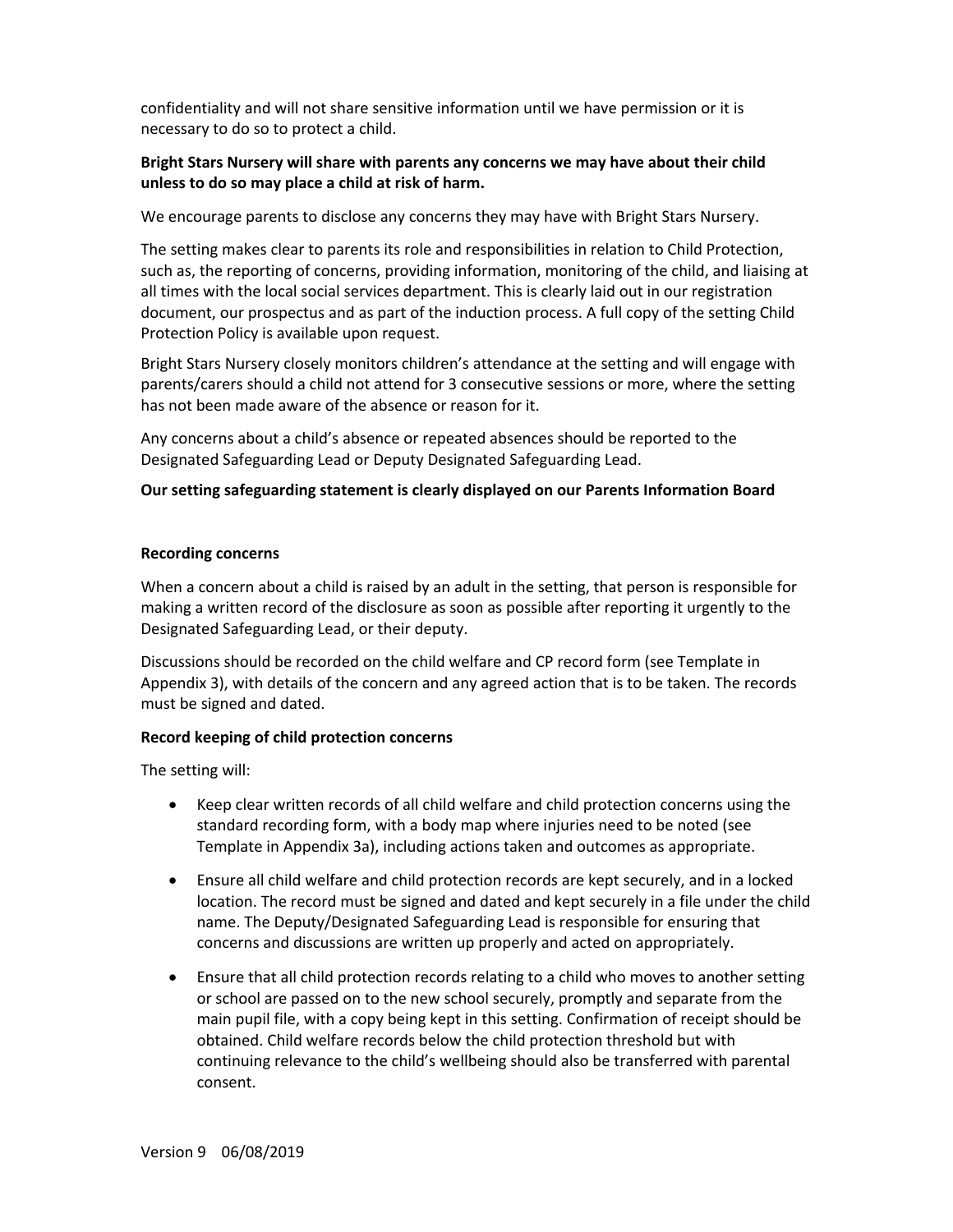• Information sharing –internal process Information concerning students at risk of harm will be shared with all members of staff on a "need to know" basis. The Designated Safeguarding Lead will make a judgement in each individual case about who needs and has a right to access particular information.

# **12. Monitoring of children subjected to a CP Plan**

Pupils who are the subject of a Child Protection Conference, or are looked after will have either an agreed multi-disciplinary action plan or child protection plan. The Deputy Designated Safeguarding Lead or the Designated Safeguarding Lead will attend planning meetings and core group specified in the plan and contribute to assessments and plans.

The setting recognises that children who are the subjects of abuse or who live in situations of domestic violence may exhibit distressed or challenging behaviour and may not be reaching their full academic potential. The setting will ensure that appropriate support is in place at the setting.

Information relating to looked after children, or those on a Child Protection Plan will be obtained as part of the registration process. Registration forms are completed by parent/carers prior to their child starting at the setting which allows for appropriate liaison or support from the onset.

### **Child in Need**

# **Legal definition of Child in Need;**

Under section 17 (10) of the Children Act 1989, a child is a Child in Need if;

- He/she is unlikely to achieve or maintain, or have the opportunity of achieving or maintaining a reasonable standard of health or development without the provision for him/her of services by the local authority.
- His/her health or development is likely to be significantly impaired or further impaired, without the provision for him/her of such services;

Or

He/she is a disabled child

### **Information relating to adopted children**

Once an adoption order has been made there must be nothing that identifies the child's birth name or family. Documents that are held, for example, child protection conference minutes/LAC review minutes, should be destroyed.

### **13. Children with Special Educational Needs or Disabilities**

For a variety of reasons, children with additional needs face an increased risk of abuse and neglect; therefore, adults are expected to take extra care to interpret correctly apparent signs of abuse or neglect. Indications of abuse will be reported as for other pupils.

Wiltshire Council provides targeted support services for children and young people with Special Educational Needs and/or a Disability who need additional support with:

• Communication

• Learning and processing information

Version 9 06/08/2019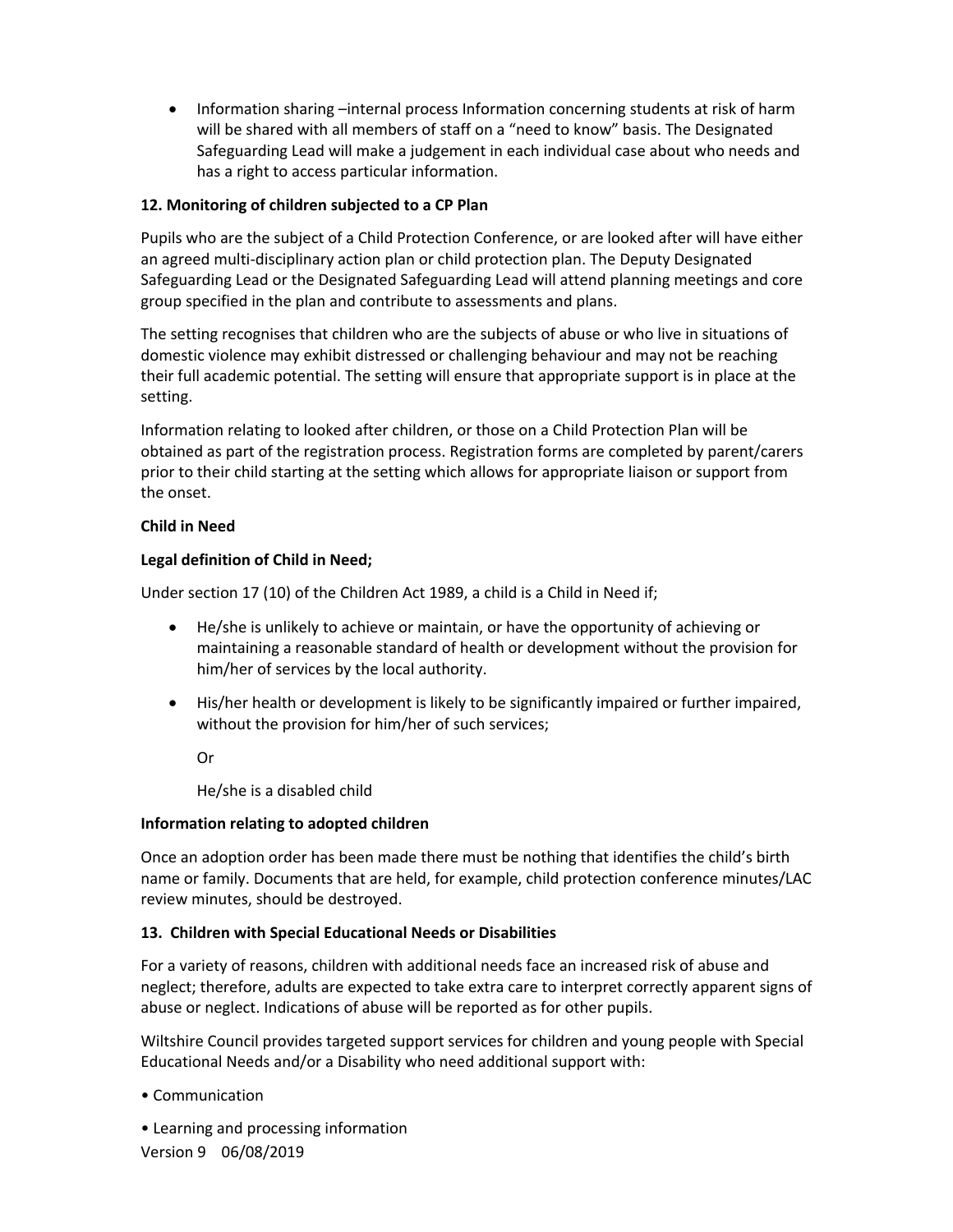- Experiencing the world around them, including sensory difficulties
- Physical or medical conditions that affect their life and learning
- Coping with social and emotional challenges

#### **The SEND service can be contacted on 01225 757 985.**

#### **14. Follow-up support of vulnerable children**

We recognise that children who are abused or witness violence may find it difficult to develop a sense of self-worth. They may feel helplessness, humiliation and some sense of blame. The setting may be the only stable, secure and predictable element in the lives of children at risk. When attending the setting their behaviour may be challenging and defiant or they may be withdrawn. The setting will endeavor to support the children through:

- Key person
- The content of the activities
- The setting's ethos which promotes a positive, supportive and secure environment and gives children a sense of being valued
- Liaison with other agencies supporting the child such as Children's Social Care, Children's Centre's, the SEND team, etc. and where appropriate initiate and/or contribute to a CAF and Team around the Child (TAC) meetings.

# **In order to create a culture of safety in the setting, Bright Stars Nursery will ensure that safeguarding is a standing item on all meetings agendas.**

### **15. Welcoming other professionals**

Visitors with a professional role, such as social workers will have had the appropriate vetting checks undertaken by their own organisation. Any professionals visiting the setting should provide evidence of their professional role and employment details (an identity badge for example). If felt necessary, the setting will contact the relevant organisation to verify the individual's identity.

Professionals will complete signing in/out forms and wear an I.D. badge if required to do so. Visitors to the site will be accompanied.

### **16. Off-site visits**

Appropriate risk assessments must be in place prior to any off-site visit taking place. +

The member of staff in charge of the visit will report any safeguarding concerns to the Designated Safeguarding Lead and Manager, who will pass to Social Care if appropriate. In emergency the staff member in charge will contact the police and/or social care.

#### **17. Mobile phones, cameras and SMART watches.**

Mobile phone use is **NOT** permitted in any of the nursery rooms, including bathroom areas.

Employees, students and volunteers will have a locker allocation and are required to keep mobile phones locked inside. These are accessible within the staff room at designated break times, or at the discretion of the management. **SMART** watches **are not permitted** within the nursery rooms.

Version 9 06/08/2019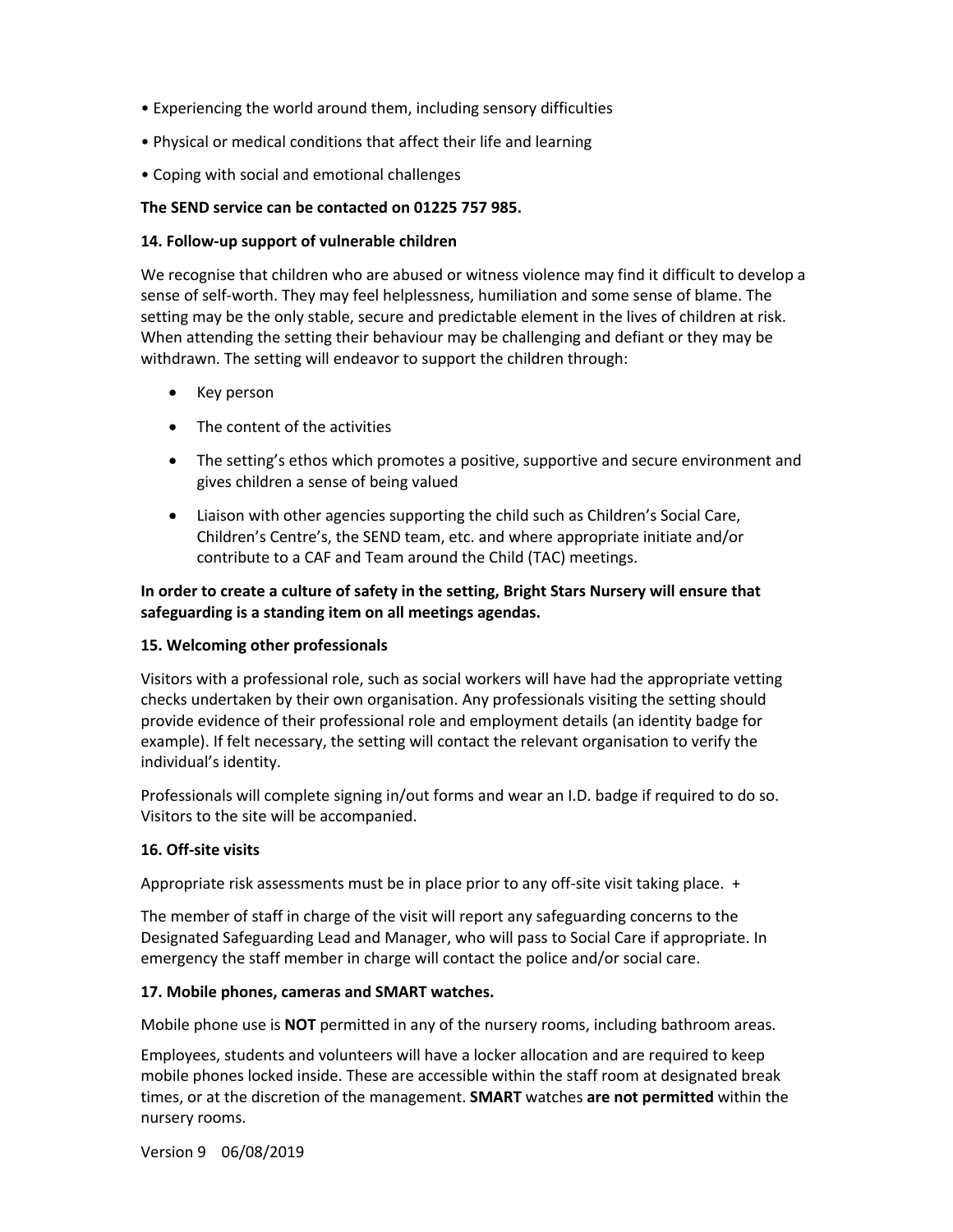Parents or visitors to the setting are not permitted to use mobile phones within the nursery, and visual signs are displayed throughout the setting, information is contained within the parent contract, parent induction form and visitor signing in book. (Full information is contained within the mobile phone and social networking policies). (WSCB Social Networking Procedure)

Visitors to the setting are required to keep mobile phones locked in the setting safe or taken off the premises.

A pay as you go mobile phone is accessible to take out on trips or during emergency evacuations. This is located in the filing cabinet of the foyer and is accessible by the management team.

E-Safety procedures are contained within the e-safety policy and practitioners are required to sign an Acceptable Use Agreement. Information on e-safety is provided to parents and carers by an information leaflet.

Where parent activities or events are held within the setting the nursery will be responsible for taking photographs, for observations or displays. Parents wanting to access a photograph of their child can do so on request. We **do not** permit the use of video recording of children within the setting by parents, carers or visitors.

Personal data is collected, stored and used in accordance with the principles of the Data Protection Act and ICO, we take due regard of the Information Sharing Advice (HM Government; March 2015)

### **Collection of children**

We follow rigorous procedures to ensure the safe collection of children, and have security measures in place, including nominated passwords. Parents are required to inform the setting if someone other than the parent(s) or carer(s) are collecting their child and inform of the nominated person to collect. The minimum age for persons collecting children is 16 years, unless they are a parent or guardian.

We will not release a child to a parent or guardian, or nominated person if we feel that they may be under the influence of drug, substance or alcohol abuse. This will ensure that a child's safety is not compromised. If an employee is concerned about the collecting adults' competency they must immediately speak to the DSL or DDSL.

#### **Policy review**

Bright Stars Nursery will undertake a six-monthly review, or as deemed necessary of the setting's Child Protection Policy and procedures and remedy any deficiencies and weakness found without delay.

**Statutory framework (3.4, 3.5, 3.6, 3.7, 3.8, 3.9, 3.9, 3.10, 3.11, 3.12, 3.13, 3.14, 3.15, 3.16, 3.17, 3.18)**

**Jackie Day**

**Review and update of policy: 06/08/2019**

**Date of next review: 06/12/2019 or as required**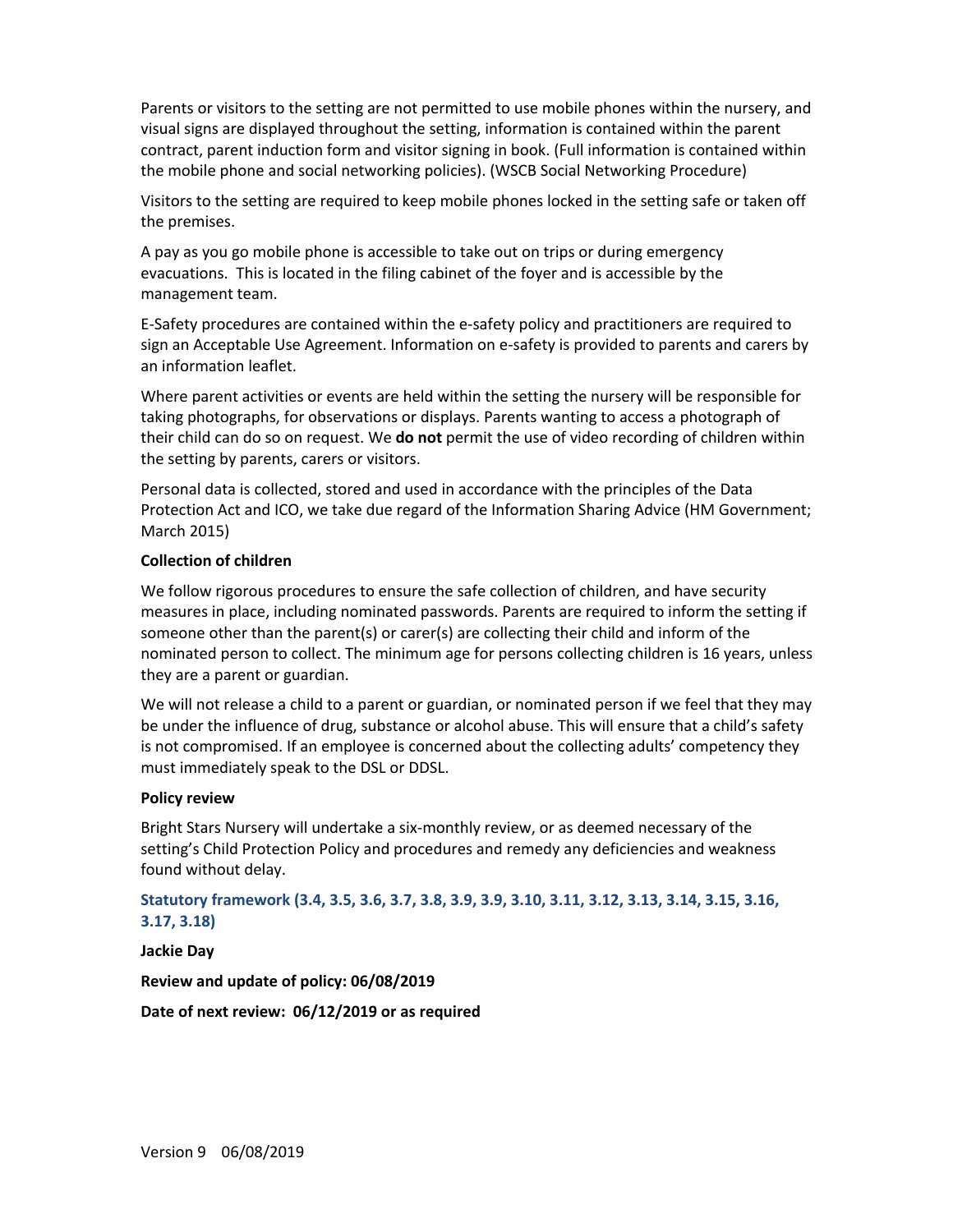### **Definitions**

#### **Appendix A**

#### **Sexting**

Sexting is when someone shares sexual, naked or semi-naked images or videos of themselves or others, or sends sexually explicit messages.

They can be sent using mobiles, tablets, smartphones, laptops – any device that allows you to share media and messages.

### **Honour Based Abuse / Forced Marriage**

A crime or incident, which has or may have been committed, to protect or defend the honour of the family and/or community.

Honour based abuse is a form of domestic abuse which is perpetrated in the name of so called 'honour' and might include; domestic abuse, threats of violence, sexual or psychological abuse, forced marriage, being held against your will or taken somewhere you don't want to go,assault. A forced marriage is one that is carried out without the consent of both people. This is very different to an arranged marriage, which both people will have agreed to. There is no religion that says it is right to force you into a marriage and you are not betraying your faith by refusing such a marriage.

### **Fabricated or induced illnesses**

The fabrication or induction of illness in children is a relatively rare form of child abuse. Carers exhibit a range of behaviours when they wish to convince others that their child is ill. There are three main ways of the carer fabricating or inducing illness in a child. These are not mutually exclusive and include:

- Fabrication of signs and symptoms. This may include fabrication of past medical history;
- Fabrication of signs and symptoms and falsification of hospital charts and records, and specimens of bodily fluids. This may also include falsification of letters and documents;
- Induction of illness by a variety of means.

For those children who are suffering, or at risk of suffering significant harm, joint working is essential, to safeguard the welfare of children.

The majority of cases of fabricated or induced illness in children are confirmed in a hospital setting because either medical findings or their absence provide evidence of this type of abuse.